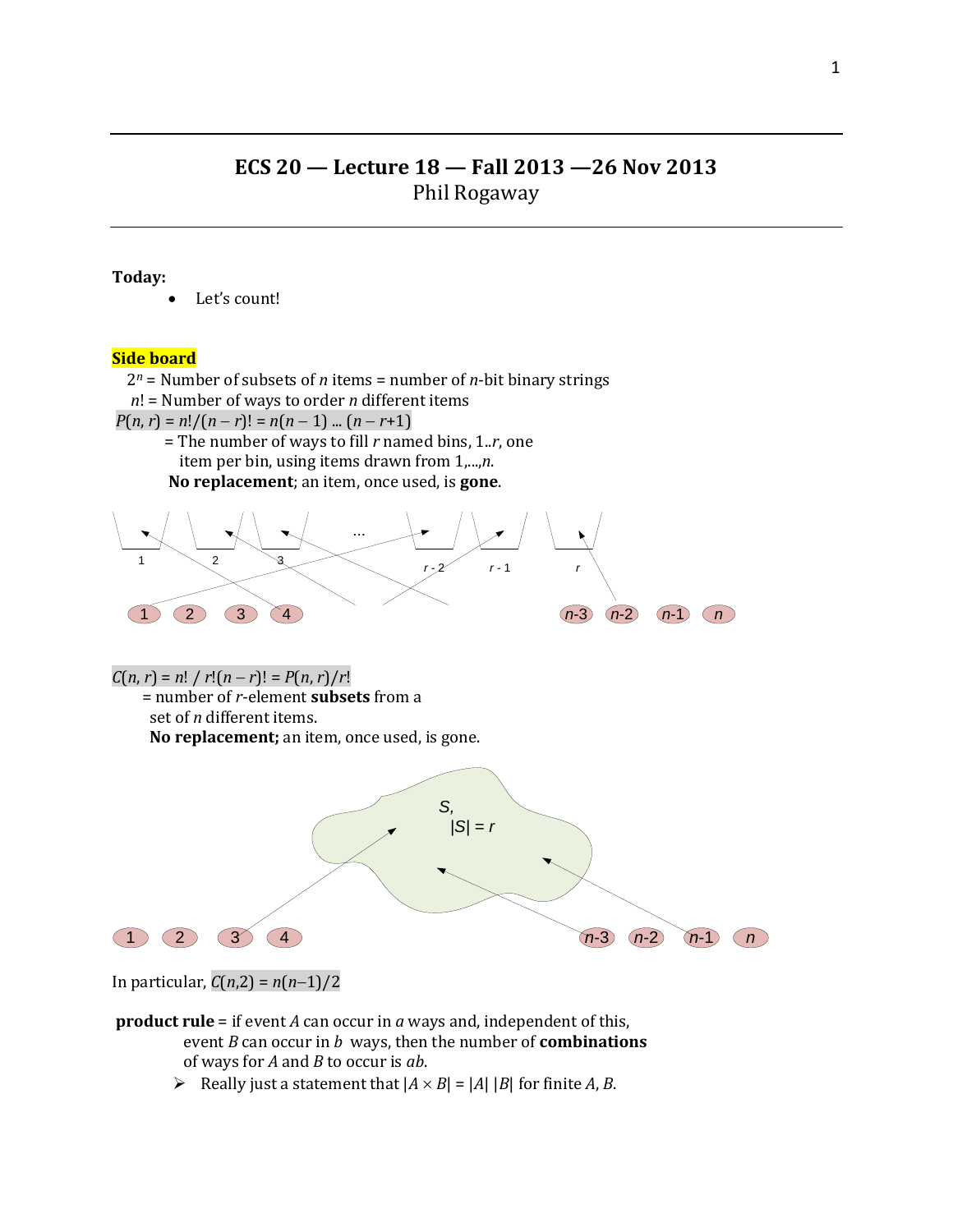**sum rule** = if event *A* can occur in *a* ways and

event *B* can occur in *b* ways, but both events

**cannot occur together, t**hen the number of ways for A **or** B to occur is *a*+*b*.

 $\triangleright$  Really just a statement that  $|A \cup B| = |A| + |B|$  for disjoint *A*, *B*.

## i**nclusion/exclusion counting**:

 $|A \cup B| = |A| + |B| - |A \cap B|$  And generalizations, like  $|A \cup B \cup C| = |A| + |B| + |C| - |A \cap B| - |B \cap C| - |A \cap C| + |A \cap B \cap C|$ 

ln  $(n!) \approx n \ln n - n$  Stirlings's formua

# **Example counting exercises**

*Please calculate values explicitly to the point of getting out numbers – I like to see actual numbers.*

1. License plates in Nebraska are 3 distinct letters (A-Z, but not O), followed by 3 distinct decimal digits. How many possible license plates are there?

Answer: 25\*24\*23\*10\*9\*8 = *P*(25,3) *P*(10,3) = 9,936,000

2. How many ways can a blue, white, and red ball be put into 10 different bins? Assume no bin can contain two balls.

Answer: 10\*9\*8 = *P*(10,3) = 720

3. How many different ways a salesman travel among *n* cities, where he starts in city 1 and visits each other city once and only once before returning to city 1.

Answer:  $(n-1)!$ 

4. How many ways can you select a president, vice president, and treasurer in a club of 30 people?

Answer: *P*(30,3) = 24,360

5. How many way can you form Male-Female dance partners if there are 12 women and 8 men. Assume each man is partnered with some woman (4 women go un-partnered).

Answer: *P*(12,8) = 19,958,400

6. How many ways you position 7 people in a circle?

Answer:  $6! = 720$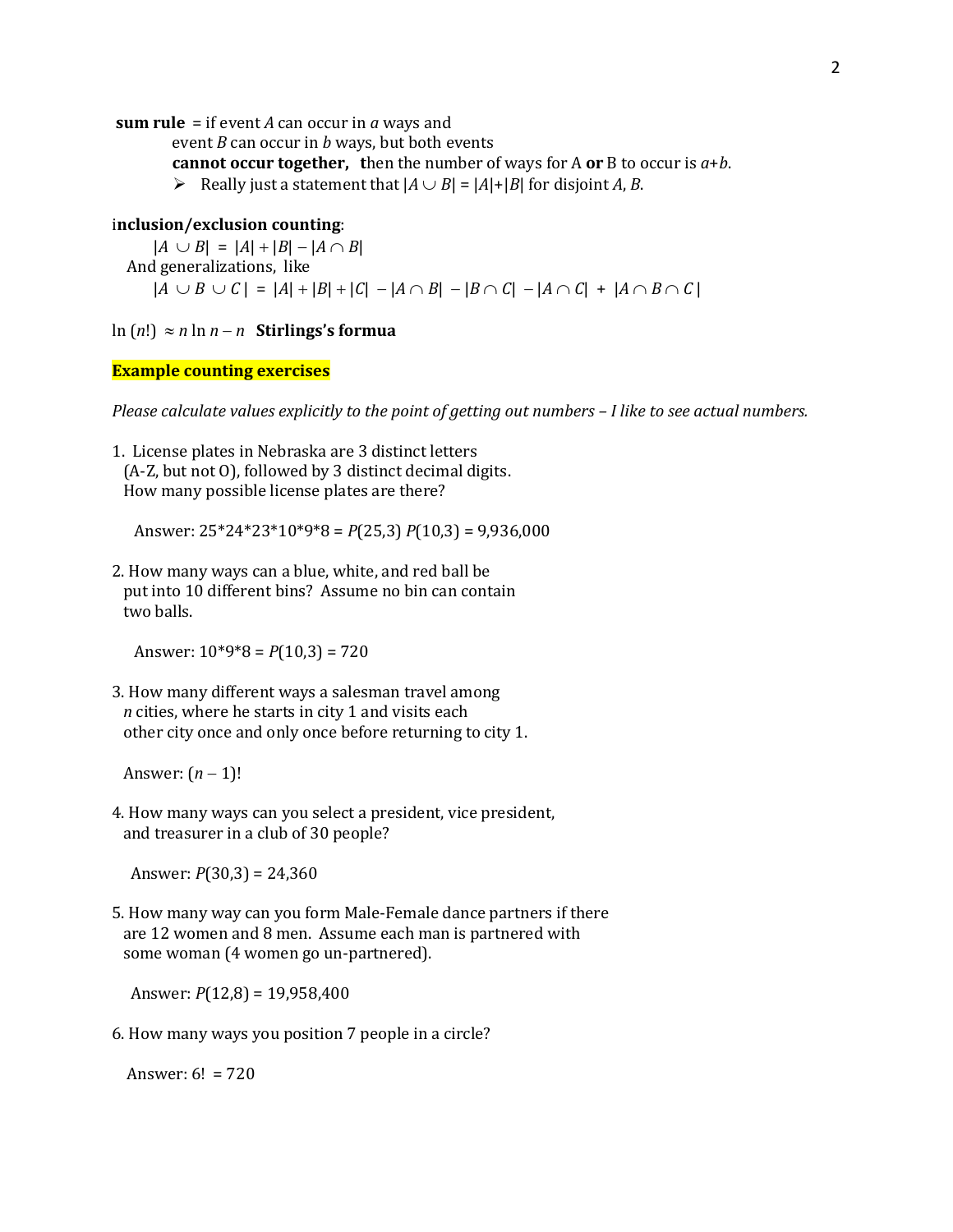- 7. A man, a woman, a boy, a girl, a dog, and a cat are walking single-file down the road.
- a. How many ways can this happen? Answer:  $6! = 720$
- b. How many ways if the dog comes first? Answer:  $5! = 120$
- c. How many ways if the dog immediately follows the boy? Answer: 5! = 120
- d. How many ways if the dog (and only the dog) is immediately between the man and the boy.

Answer:  $2*4! = 48$  (form a man-dog-boy or a boy-dog-man combo) (so walking down the street is a woman, a girl, a cat, and a man-dog-boy (4!) or, walking down the street is a woman, a girl, a cat, and a boy-dog-man (4!)

8. In how many ways can 10 adults and 5 children be positioned in a line so that no two children are next to each other? (they fight)

Answer:  $10!^{*}P(11,5) = 10!11! / 6! = 201,180,672,000 \approx 10^{11.3}$ 



9. How many arrangements are there of the letters a..z such that there are exactly 10 letters between the "A" and the "Z"?

Answer:  $15!^{*}P(24,10)^{*}2 = 24!^{*}30 \approx 1.86^{*}10^{25}$ 

 (reasoning: after selecting the AxxxxxxxxxxZ block, treat it as atomic and rearrange it with the 14 remaining letters in any of 15! ways. Double to account for both the AxxxxxxxxxxZ and ZxxxxxxxxxxA possibilities.)

10. You take a group of four people to a Chinese restaurant that has 100 different dishes. All food will be shared among the four of you. How many ways can you order 4 different dishes?

Answer: *C*(100,4) = 100\*99\*98\*97 / (4\*3\*2\*1) = 3,921,225

11. You toss a coin 8 times. How many ways can it land with 5 heads total?

Answer:  $C(8,5) = 56$ (Note this is *C*(8,3). In general, *C*(n,*r*) = C(*n*,*n*-*r*).)